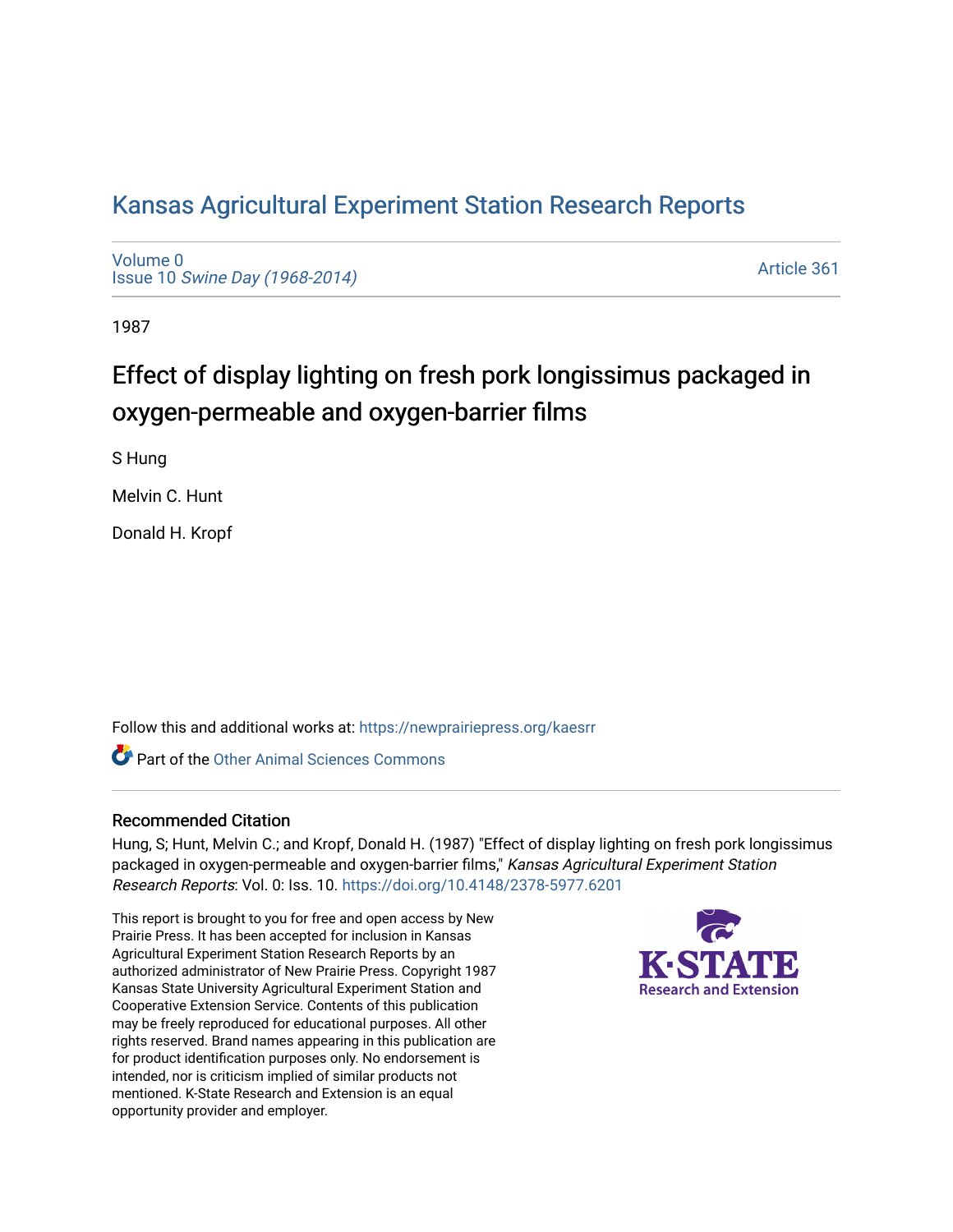## Effect of display lighting on fresh pork longissimus packaged in oxygenpermeable and oxygen-barrier films

## Abstract

Longissimus samples from seven pork loins were used to determine display color stability when packaged in oxygen-permeable (polyviny lchloride, PVC) film and when vacuum packaged. Color scores were different at all times when evaluation was done under display lighting, with poorest color under Cool White and most desirable color under NAFA or Grolux Wide Spectrum. Since differences were minor or non-existent when evaluation was under a common light, we conclude that a different color rendition caused the differences noted and no photochemical effect occurred.; Swine Day, Manhattan, KS, November 19, 1987

## Keywords

Swine day, 1987; Kansas Agricultural Experiment Station contribution; no. 88-125-S; Report of progress (Kansas State University. Agricultural Experiment Station and Cooperative Extension Service); 528; Swine; Lighting; Longissimus; Oxygen-permeable films; Oxygen-barrier films

## Creative Commons License



This work is licensed under a [Creative Commons Attribution 4.0 License](https://creativecommons.org/licenses/by/4.0/).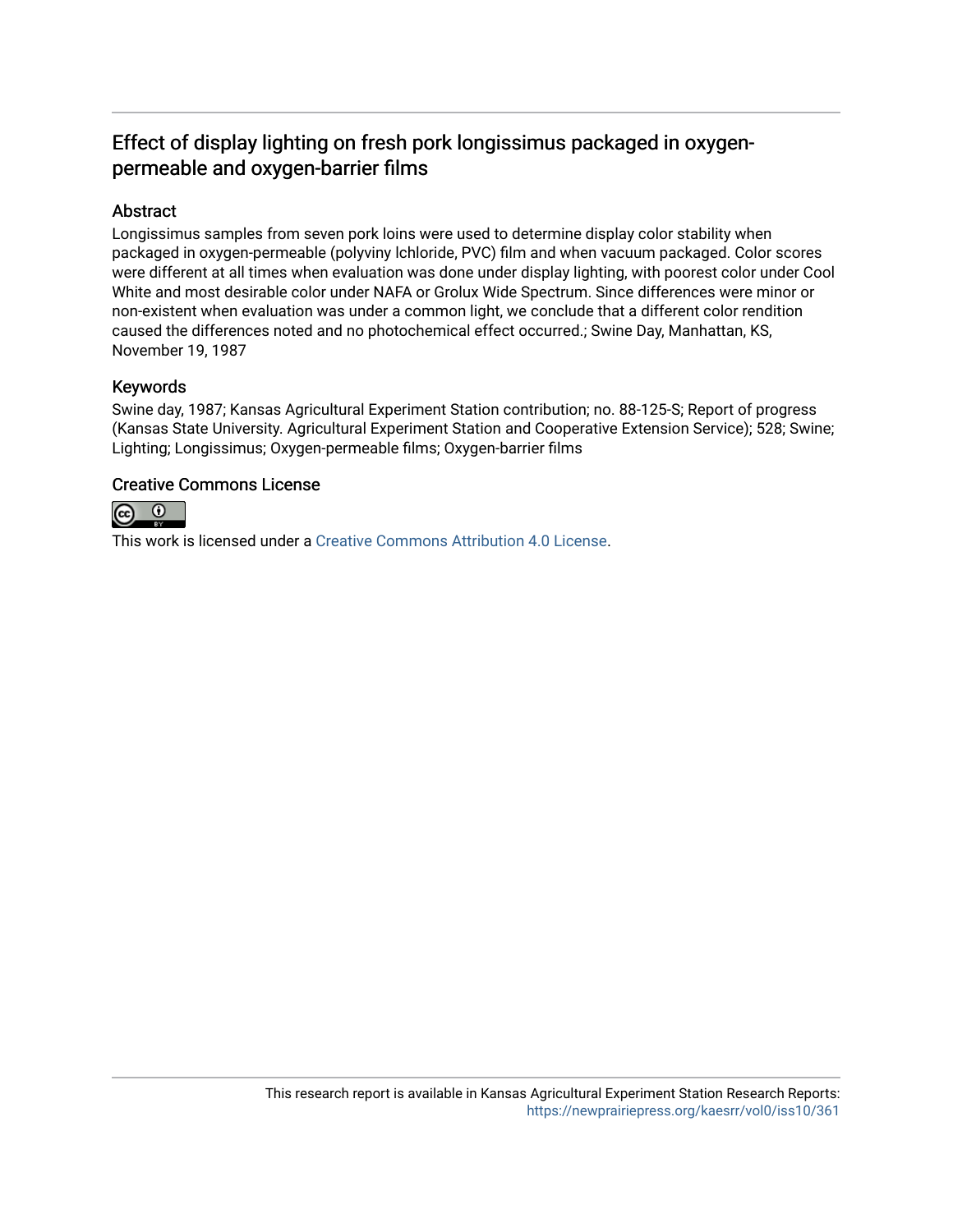

#### EFFECT OF DISPLAY LIGHTING ON FRESH PORK LONGISSIMUS PACKAGED IN OXYGEN-PERMEABLE AND OXYGEN-BARRIER FILMS

D.H. Kropf, S. Hung, and M.C. Hunt

#### Summary

Longissimus samples from seven pork loins were used to determine display color stability when packaged in oxygen-permeable (polyvinylchloride, PVC) film and when vacuum packaged. Color scores were different at all times when evaluation was done under display lighting, with poorest color under Cool White and most desirable color under NAFA or Grolux Wide Spectrum. Since differences were minor or non-existent when evaluation was under a common light, we conclude that a different color rendition caused the differences noted and no photochemical effect occurred.

### Introduction

A conversation with a meat packer representative, who reported that unattractive lighting resulted in rejection of a new product by a potential customer, prompted us to study effects of seven lighting systems. The results can also be applied to retail lighting.

#### Procedures

Seven pork loins were cut into chops (1 in thick), from the 7th rib to the 5th lumbar vertebral location. Care was taken to reduce effect of anatomical location when assigning chops to the treatments.

Chops were quickly packaged as predetermined, either on a polystyrene tray overwrapped with polyvinylchloride (PVC) oxygen-permeable film or vacuum packaged in a skin-tight, oxygen-barrier film. Cuts were kept chilled but protected from light until all 0 time color evaluations were completed.

Color was scored using a five-point scale (see tables 1 and 2) by four experienced evaluators, both under a display light and under a common light, GE Natural. At the same time, reflectance was determined with a Hunterlab reflectance spectrophotometer to determine redness (A value) and proportion of pigment forms, including oxymyoglobin (bright pink) and metmyoglobin (brown).

For the oxygen-permeable film, color was determined before display (0 day) and after 1, 3, and 5 days of display. For the oxygen-barrier film, color was evaluated at 0, 7, and 14 days. The product was displayed 24 hr/day. Lighting systems compared are listed in table 1.

 $\left\langle \phi_{\alpha} \phi_{\beta} \right\rangle$  ,  $\left\langle \phi_{\alpha} \right\rangle$ 

Data were analyzed by analysis of variance within display time and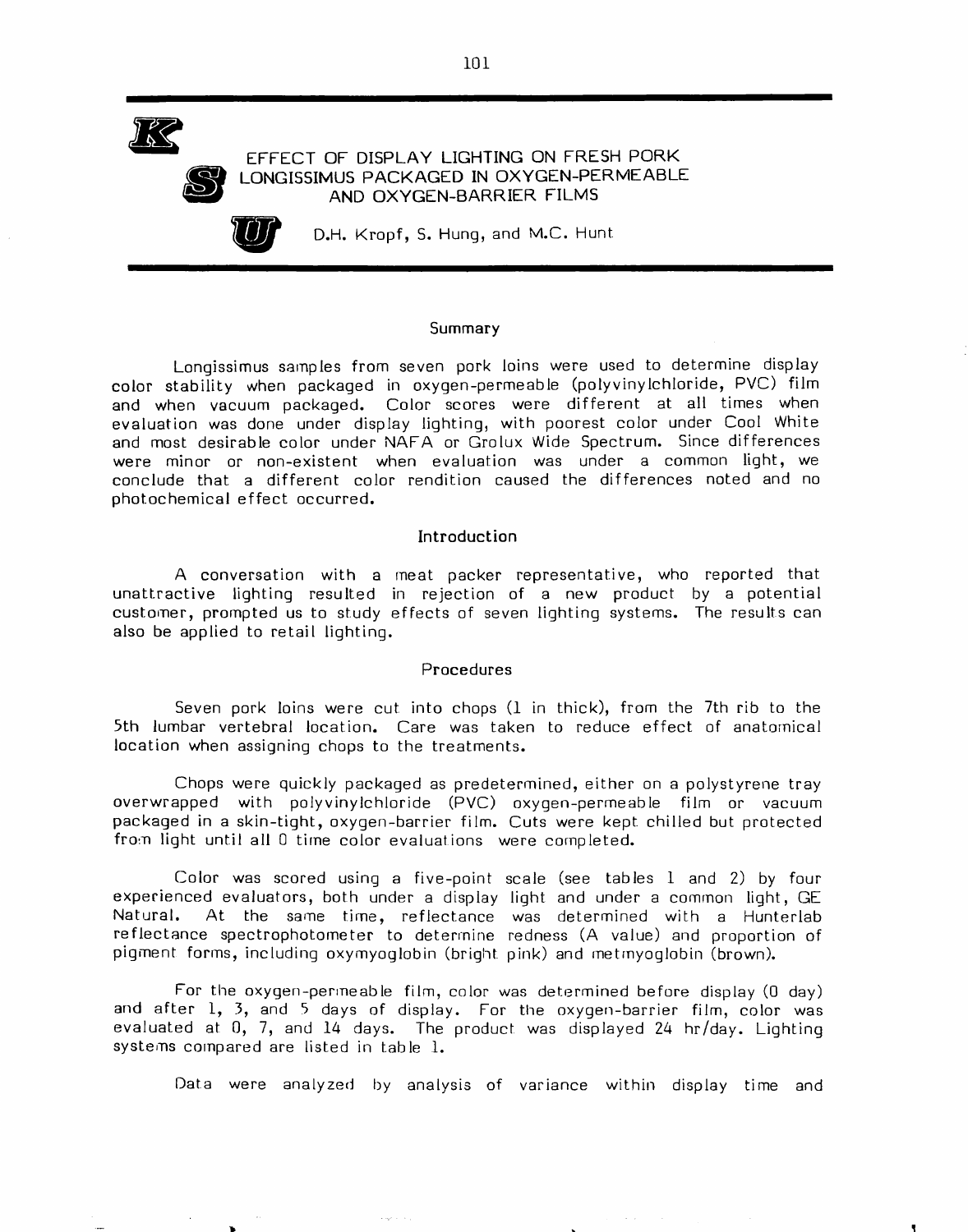packaging, and least significant differences were used to determine differences between lighting systems.

#### Results and Discussion

Visual color scores of PVC-packaged pork longissimus (loin eye) muscle were affected by lighting systems (table 1) when color was evaluated under display lighting. Cool White resulted in the darkest color score at 0 time and after 1, 3, and 5 days of display, with an unsaleable color at 5 days. NAFA lighting resulted in a lighter pink color than all other lighting systems, except Grolux Wide Spectrum at 0 time and after 1 day of display. It also showed a lighter pink color than Incandescent Fluorescent, Deluxe Warm White, and Deluxe Cool White lights after 3 and 5 days of display.

When all samples were evaluated under a common light, GE Natural, no difference was noted between lights at any evaluation time. This means the lighting systems did not have a different photochemical effect, and no permanent difference was found by reflectance measurements of the samples. The difference in appearance when samples were scored under different lights was due to differences in color rendition, because the lights differed in proportions of red and blue.

Similar results were noted for vacuum-packaged pork longissimus when scored under display lighting (table 2). However, we also found differences between muscles displayed under different lights when all chops were scored under GE Natural, especially after 14 days of display. At this time, Grolux Wide Spectrum and NAFA resulted in more desirable color than Cool White. These differences were small and were not supported by reflectance measurements of color. The longer time of vacuum display allowed for slight photochemical effects.